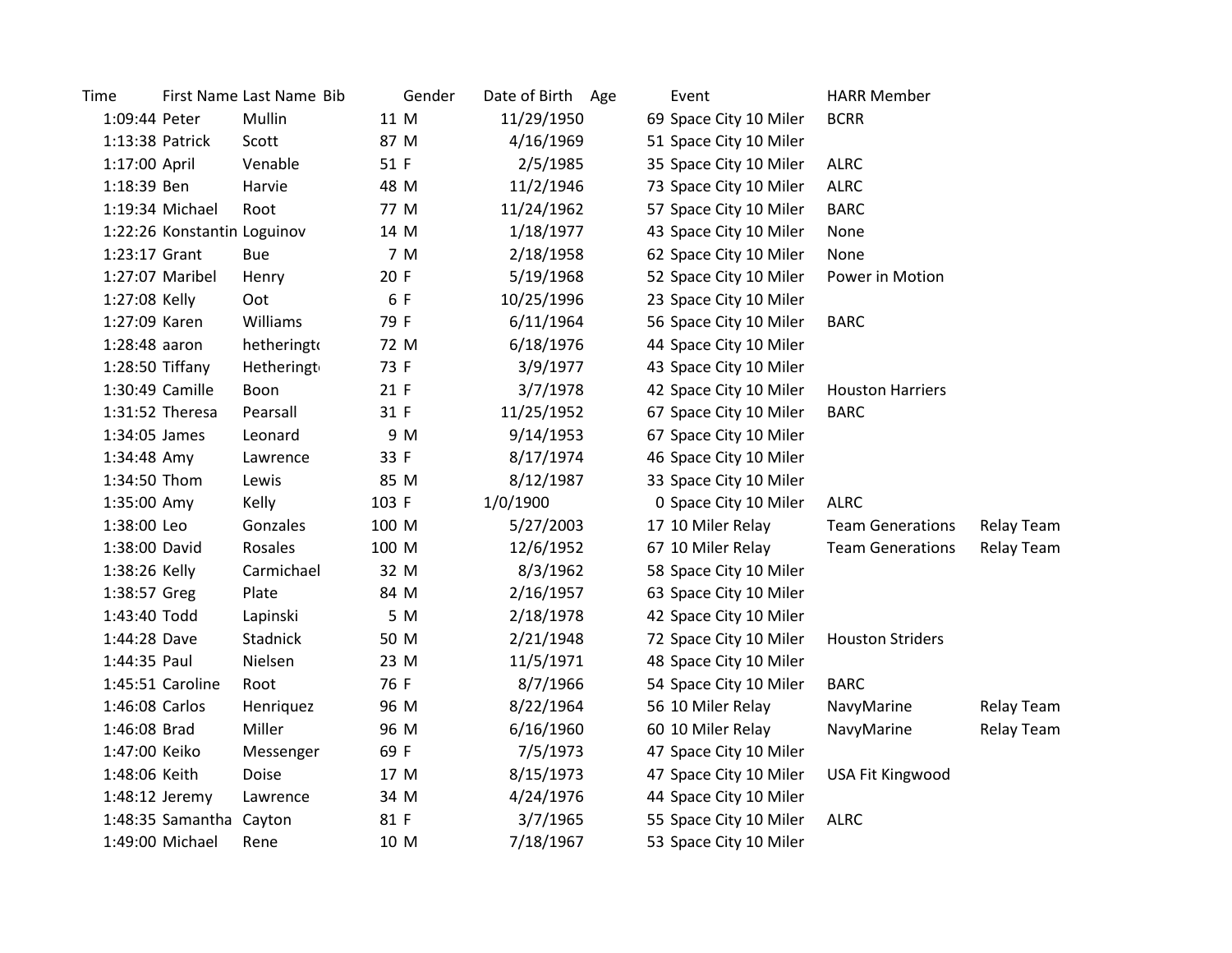| 1:49:22 Sarah              | Austin           | 95 F  | 5/13/1994  | 26 10 Miler Relay      | <b>FERDA</b>          | <b>Relay Team</b> |
|----------------------------|------------------|-------|------------|------------------------|-----------------------|-------------------|
| 1:49:22 Kyle               | Crop             | 95 M  | 7/30/1992  | 28 10 Miler Relay      | <b>FERDA</b>          | <b>Relay Team</b> |
| 1:49:25 Monalisa           | Lam              | 97 F  | 8/7/1972   | 48 10 Miler Relay      | <b>Scrambled Legs</b> | Relay Team        |
| 1:49:25 Mayra              | Painter          | 97 F  |            | 10 Miler Relay         | <b>Scrambled Legs</b> | Relay Team        |
| 1:49:30 Nicholas           | Leach            | 4 M   | 3/6/1995   | 25 Space City 10 Miler |                       |                   |
| 1:50:26 Diana              | Henk             | 68 F  | 7/20/1966  | 54 Space City 10 Miler |                       |                   |
| 1:51:22 Theresa            | Bueno            | 1 F   | 5/11/1967  | 53 Space City 10 Miler | Runners High Club     |                   |
| 1:51:58 Karen              | Lancer           | 82 F  | 6/2/1951   | 69 Space City 10 Miler | <b>ALRC</b>           |                   |
| 1:56:11 Martha             | Hilton           | 104 F | 1/0/1900   | 0 Space City 10 Miler  | <b>ALRC</b>           |                   |
| 1:56:23 Melissa            | <b>Bestick</b>   | 15 F  | 1/3/1978   | 42 Space City 10 Miler | <b>BARC</b>           |                   |
| 1:56:30 Ismat              | Haque            | 83 F  | 10/18/1974 | 45 Space City 10 Miler |                       |                   |
| 1:58:00 Sara               | <b>Bishop</b>    | 99 F  | 10/19/1974 | 45 10 Miler Relay      | The Footsies          | Relay Team        |
| 1:58:00 Amy                | Hanks            | 99 F  | 12/2/1966  | 53 10 Miler Relay      | The Footsies          | Relay Team        |
| 1:58:19 Mike               | Diaz             | 28 M  | 7/18/1960  | 60 Space City 10 Miler |                       |                   |
| 1:59:05 Sylvia             | Gilmore          | 101 F | 1/0/1900   | 66 Space City 10 Miler |                       |                   |
| 2:06:32 William            | Rieke            | 98 M  | 2/21/1968  | 52 10 Miler Relay      | Above&Beyond          | Relay Team        |
| 2:06:32 Michael            | Robinson         | 98 M  | 10/30/1969 | 50 10 Miler Relay      | Above&Beyond          | Relay Team        |
| 2:06:45 Audrey             | De La Cruz       | 65 F  | 6/4/1979   | 41 Space City 10 Miler | None                  |                   |
| 2:06:45 Stephanie Sherrodd |                  | 64 F  | 4/4/1971   | 49 Space City 10 Miler |                       |                   |
| 2:08:00 Sandy              | Lind             | 25 F  | 5/15/1982  | 38 Space City 10 Miler |                       |                   |
| 2:09:58 Patricia           | Carreon          | 45 F  | 5/24/1963  | 57 Space City 10 Miler |                       |                   |
| 2:10:22 Abbie              | Higgins          | 47 F  | 2/26/1961  | 59 Space City 10 Miler |                       |                   |
| 2:11:09 Otilia             | Gonzales         | 75 F  | 8/12/1975  | 45 Space City 10 Miler |                       |                   |
| 2:11:15 Kathryn            | Vidal            | 35 F  | 8/27/1951  | 69 Space City 10 Miler | <b>BCRR</b>           |                   |
| 2:12:42 Julie              | Mitchell         | 44 F  | 6/7/1984   | 36 Space City 10 Miler |                       |                   |
| 2:16:11 Johnene            | Ditmanson        | 26 F  | 2/16/1972  | 48 Space City 10 Miler |                       |                   |
| 2:18:37 Keri               | Doise            | 16 F  | 4/3/1984   | 36 Space City 10 Miler | USA Fit Kingwood      |                   |
| 2:23:12 Delores            | Dunham           | 8 F   | 9/16/1955  | 65 Space City 10 Miler | USA Fit Kingwood      |                   |
| 2:25:18 Lu                 | Berry            | 30 F  | 11/4/1968  | 51 Space City 10 Miler |                       |                   |
| 2:25:23 HEATHER            | <b>HOFSTETTE</b> | 27 F  | 12/29/1982 | 37 Space City 10 Miler | <b>BCRR</b>           |                   |
| 2:27:06 Connie             | Lawrence         | 49 F  | 6/19/1951  | 69 Space City 10 Miler | <b>ALRC</b>           |                   |
| 2:30:41 Laura              | Latimer          | 71 F  | 7/10/1970  | 50 Space City 10 Miler |                       |                   |
| 2:32:21 Wendy              | Childers         | 55 F  | 8/5/1969   | 51 Space City 10 Miler |                       |                   |
| 2:33:00 Cathy              | Mann             | 61 F  | 8/28/1970  | 50 Space City 10 Miler |                       |                   |